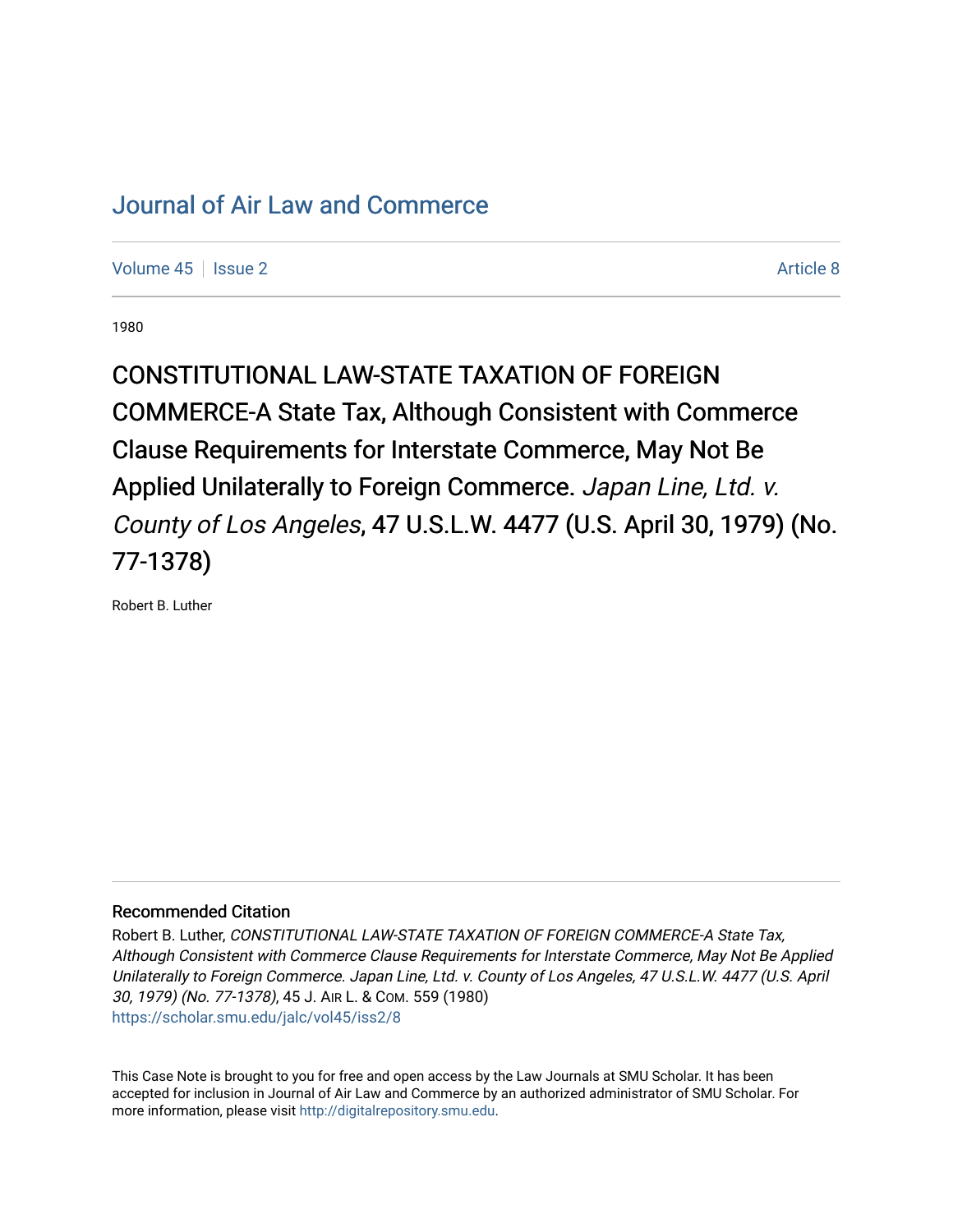# **Case Notes**

**CONSTITUTIONAL LAW-STATE TAXATION OF FOREIGN** COMMERCE-A **State** Tax, Although Consistent with Commerce Clause Requirements for Interstate Commerce, May Not Be **Ap**plied Unilaterally to Foreign Commerce. *Japan Line, Ltd. v. County of Los Angeles,* 47 U.S.L.W. 4477 (U.S. April 30, 1979) (No. **77-1378).**

In 1972, six Japanese shipping companies brought suit against the City and County of **Los** Angeles in the Superior Court for the County of Los Angeles' seeking a refund judgment for California ad valorem property taxes they had paid under protest. The tax had been levied on the companies' shipping containers which were physically present in the county's taxing jurisdiction on the March 1 lien date during 1970, 1971, and **1972.'**

The shipping companies transport cargo **by** packing it into large metal shipping containers of uniform dimensions. These containers are then loaded onto specially designed ships for transportation over international waters to foreign ports. At these ports facilities exist to store and maintain the containers and, finally, unload them as necessary. They stand idle at these facilities until they are packed with cargo, loaded onto the ships and transported back to Japan. The taxpayers' containers were never permanently within the county's taxing jurisdiction, but were there for an average stay of less than three weeks awaiting either repair or the loading or unloading of cargo. Otherwise, they were in constant transit, and were

<sup>&#</sup>x27; The six shipping companies are incorporated under the laws of Japan, and they have their principal places of business and commercial domiciles in that country. These companies operate ocean shipping vessels designed to accommodate large shipping containers; the vessels and containers, owned **by** the appellants, have Japan as their home port, and are used exclusively as carriers to transport cargo in foreign commerce. Japan Line, Ltd. v. County of Los Angeles, 47 U.S.L.W. 4477, 4478 (U.S. April **30,** 1979) (No. **77-1378).**

<sup>&#</sup>x27;Under **CAL.** REv. **&** TAX **CODE** *§§* **117,** 405, **2192** (West 1970 & Supp. **1979),** any property present in California on the "lien date" of March 1 is subject to an ad valorem property tax. During the three years in question, the county levied property taxes in an amount exceeding \$550,000 based on the assessed value of the containers at each "lien date." 47 U.S.L.W at 4478.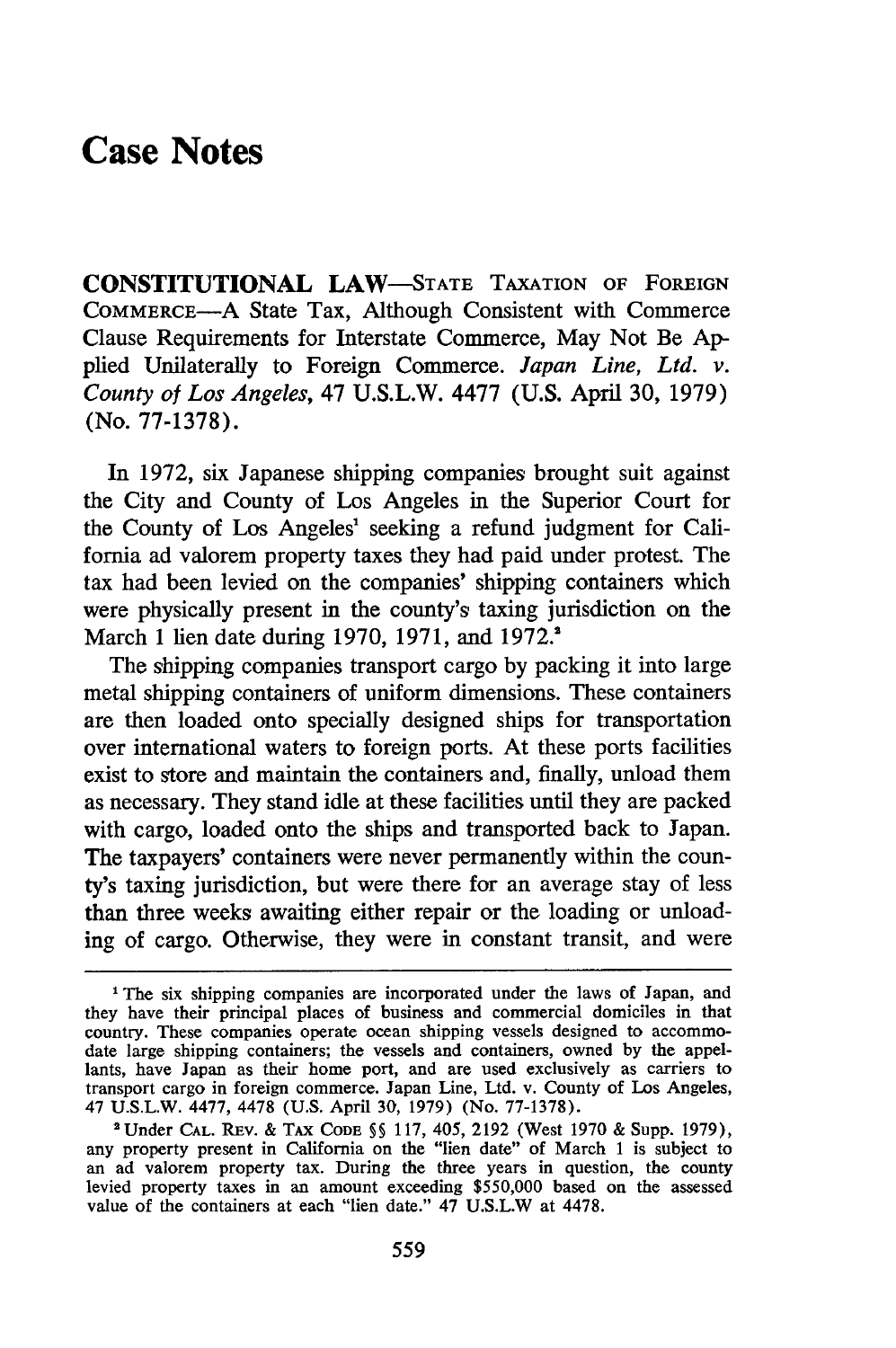exclusively involved in foreign commerce except for some intrastate and interstate transportation of cargo necessary as a continuation of international voyages.' All of the companies' shipping containers were subject to property taxes in Japan, while American commercial shippers who owned similar containers appearing intermittently in Japan during the course of international commerce were not subject to a property tax in that country.<sup>4</sup>

The trial court found that tax apportionment between a United States authority and a foreign sovereign was unworkable since no judicial body existed with the power to enforce the apportionment formula; the end result would be multiple taxation of the international carrier involved, a violation of the commerce clause.' The trial court adhered to the "home port" doctrine<sup>®</sup> and awarded judgment in the taxpayers' favor.' The California Court of Appeal reversed the trial court,<sup>8</sup> and the California Supreme Court affirmed the reversal,<sup>8</sup> rejecting the "home port" doctrine. After these adverse rulings, the taxpayers appealed to the United States Supreme Court, challenging the California tax law as unconstitutional. *Held:* A state tax, although consistent with commerce clause requirements for interstate commerce, may not be applied unilaterally to foreign commerce.

I. **THE** "HOME PORT" DOCTRINE V. APPORTIONED **TAXATION**

The Constitution, under the commerce clause,<sup>10</sup> affords a car-

560

<sup>&</sup>lt;sup>3</sup> Japan Line, Ltd. v. County of Los Angeles, 20 Cal. 3d 180, 571 P.2d 254, 141 Cal. Rptr. 905 (1977).

<sup>447</sup> U.S.L.W. at 4478.

*<sup>5</sup>See* Scandinavian Airlines Sys., Inc. v. County of Los Angeles, 56 Cal. 2d 11, 363 P.2d 25, 14 Cal. Rptr. 25, *cert. denied,* 368 U.S. 899 (1961).

**<sup>&#</sup>x27;A** vessel's home port is the jurisdiction wherein the vessel maintains its registration, is in fact domiciled, and is actually subject to taxation. The "home port" doctrine describes the view held in the past by federal courts that "vessels which are instrumentalities of foreign commerce and engaged in foreign commerce can be taxed in their home port only." 47 U.S.L.W. at 4478. The vessel can be taxed in no other port where it docks temporarily. *Id.*

**<sup>7</sup>**The opinion of the Superior Court is not officially reported. 47 U.S.L.W. at 4478 n.2.

**<sup>8</sup>** Japan Line, Ltd. v. County of Los Angeles, 61 Cal. App. **3d** 562, 132 Cal. Rptr. 531 (1976).

<sup>&#</sup>x27; Japan Line, Ltd. v. County of Los Angeles, 20 Cal. 3d 180, 571 P.2d 254, 141 Cal. Rptr. 905 (1977). For its official opinion, the California Supreme Court adopted a slightly revised version of the Court of Appeal opinion.

**<sup>10</sup>** "The Congress shall have power . . .to regulate Commerce with foreign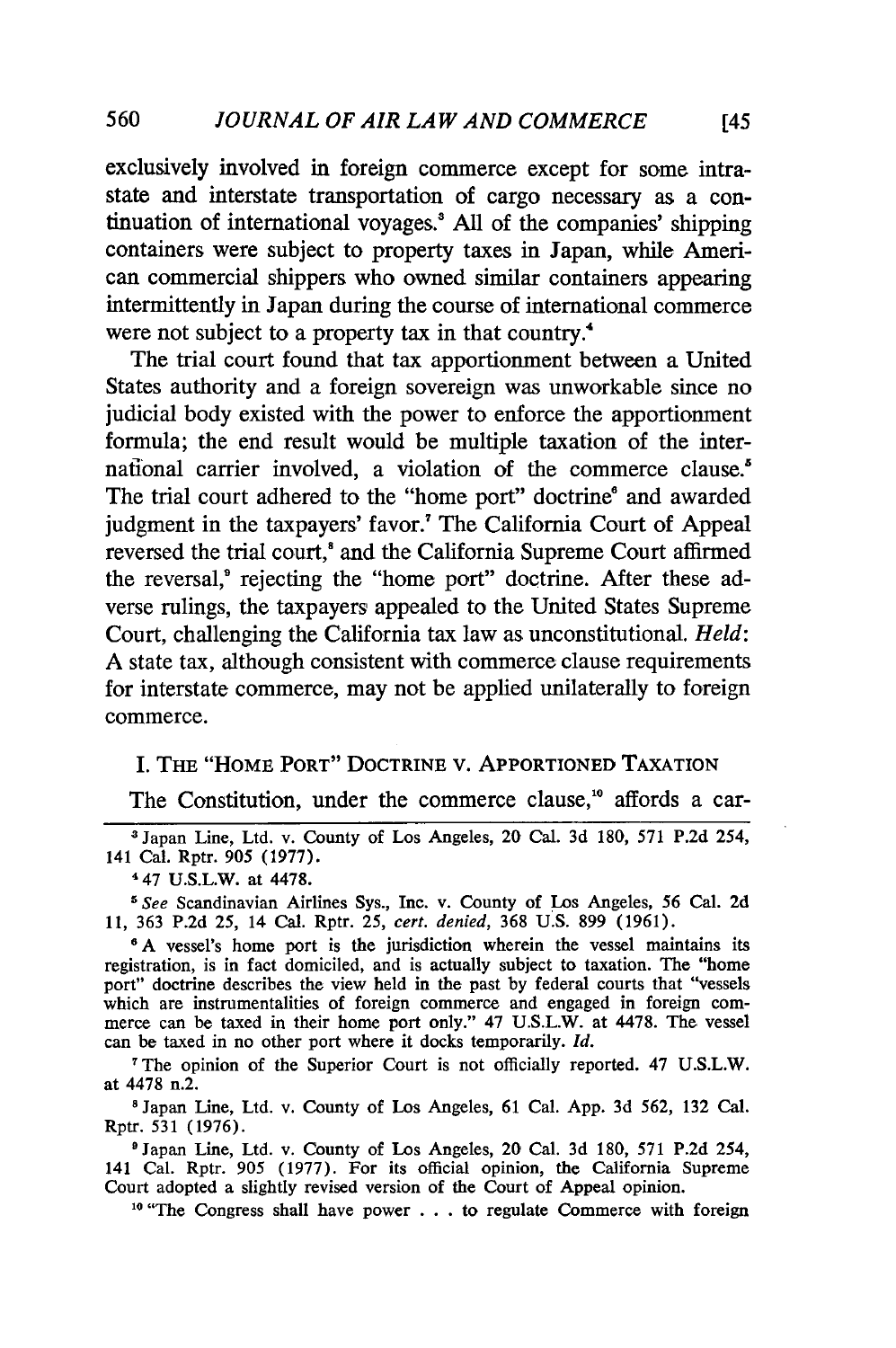#### **1980]** *CASENOTES*

rier" who transports goods across state boundaries or between the United States and another country some protection from state taxation. A state does have an interest in deriving revenue from a foreign or interstate carrier that uses available services within that state's jurisdiction; the Supreme Court's gradual recognition of this interest has led to a loosening of exclusive federal control over the power to tax." This loosening, however, has occurred primarily when the subject has been interstate commerce, with the Court saying little about a state's power to tax in connection with foreign commerce.<sup>13</sup> The distinction between foreign and interstate commerce and the state's right to tax each was unclear prior to *Japan Line;* previous case law sheds little light on why the Court chose to limit a state's power to tax foreign commerce while it allowed the state to tax interstate commerce.

#### *A. The Supreme Court's Development of the "Home Port" Doctrine*

The "home port" doctrine, as first enunciated by the Court in 1854 in *Hays v. Pacific Mail Steamship Co."'* originally granted to the domiciliary state, and denied to all other jurisdictions, the right to levy a property tax at full value on a vessel used in inter-

Nations, and among the several States, and with the Indian tribes . . . . " U.S. **CONST.** art. I, **S 8.**

**11** As used in this casenote, the terms "carrier" and "instrumentalities of foreign commerce" generally refer to any foreign-owned and domiciled ocean-going vessel or aircraft that travels international routes exclusively during its course of business. Even though the decision in *Japan Line* deals with ocean-going cargo containers, the fact that the Supreme Court uses the above terms as well as citing cases with both aircraft and ocean-going vessels in issue points to the applicability of the *Japan Line* holding to both admiralty and aviation law.

<sup>12</sup> See text accompanying note 32 *infra*.

<sup>13</sup> See text accompanying note 33 *infra*.

1'58 U.S. (17 How.) 596 (1854) (California not allowed to levy a property tax on a New York-owned and registered vessel operating between New York ports and ports of other states, including California). In that case the Court said:

[Tihe domicile of a vessel .... or home port, is the port at which she is registered, . . . which must be the nearest to the place where the owners or operators reside. . **.** .We are satisfied that the State of California had no jurisdiction over these vessels for the purpose of taxation, they were not, properly, abiding within its limits, so as to become incorporated with the other personal property of the State; they were there but temporarily, engaged in lawful trade and commerce, with their situs at the home port, where the vessels belonged, and where the owners were liable to be taxed for the capital invested, and where the taxes had been paid.

*Id.* at 596-600.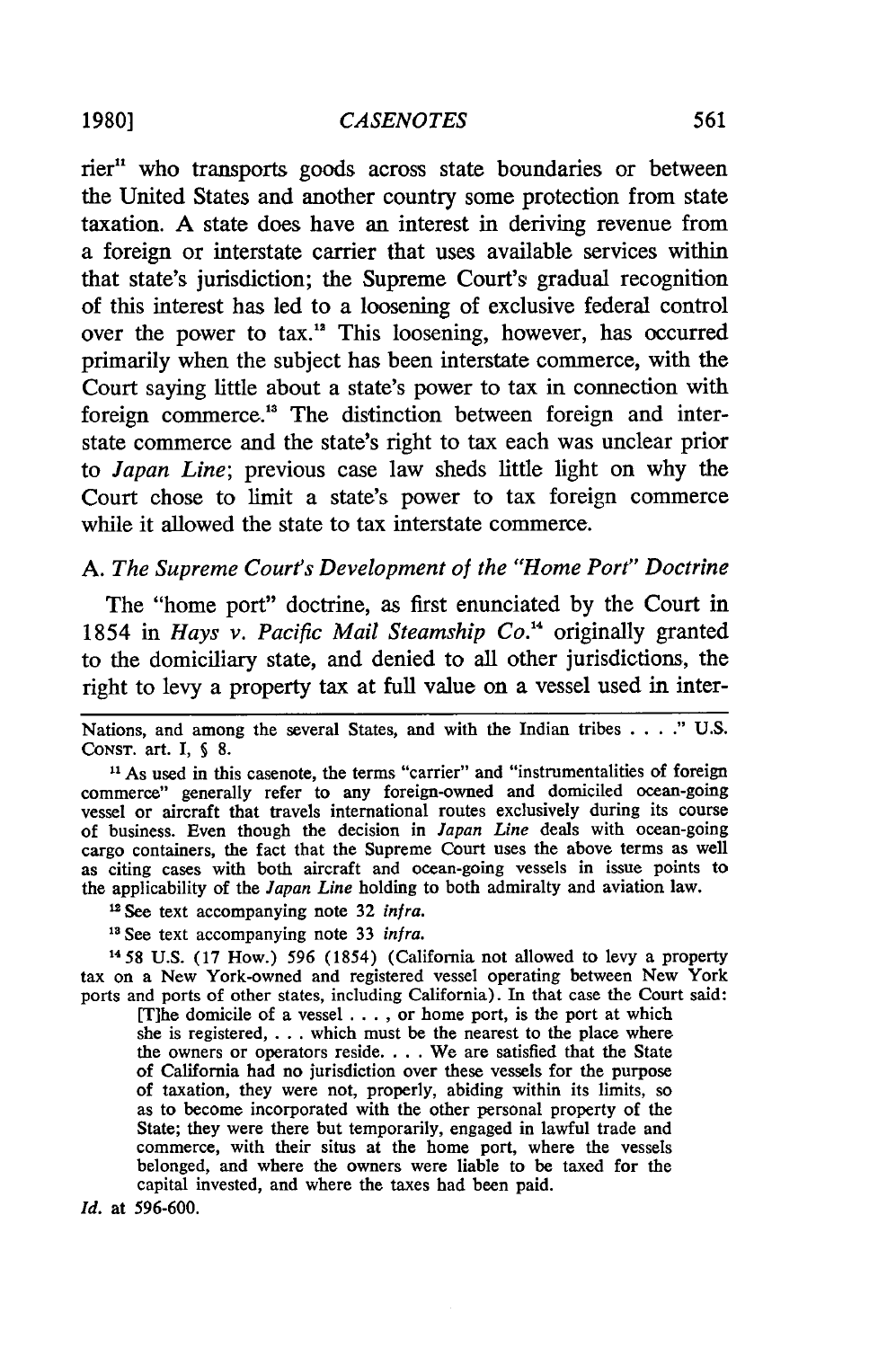state or foreign commerce that used the open seas as a passageway between ports.<sup>15</sup> No specific constitutional basis for the doctrine was given in *Hays."* Sixteen years later, in *St. Louis v. Wiggins Ferry Co.,* the doctrine was extended beyond ocean routes to include interstate commercial vessels that traveled exclusively on inland waters.<sup>17</sup> In *Morgan v. Parham*<sup>18</sup> the Court decided that the doctrine was not dependent upon actual taxation in the home port. At this point the purpose behind the doctrine was not the risk of multiple taxation, a burden upon commerce and a violation of the commerce clause, but a concept of exclusive federal jurisdiction once an instrumentality of commerce left its home port for international waters.<sup>19</sup>

Until 1890, the type of route traveled (interstate and international water routes as opposed to intrastate water routes) was the most important factor in determining the applicability of the "home port" doctrine. As technology provided new ways to move commerce, however, the mode of transportation used to move goods became a key factor in the Court's handling of the doctrine. *Pullman's Palace Car Co. v. Pennsylvanid°* illuminated the distinction between railroad rolling stock and other vessels of interstate commerce. Travel over land, with repeated crossings over various states and no fixed situs,"' is completely different

*1Id.*

<sup>16</sup> The court relied neither on the commerce clause nor upon the due process clause (the case was decided in 1854). Instead, the doctrine arose from the common law jurisdiction to tax personal property, in full, at the domicile of the owner. 47 U.S.L.W. 4477, 4479.

778 U.S. (11 Wall.) 423 (1870).

**18** 83 U.S. 471 (1872).

**"** *See id.* at 478. The rule in *Cooley v. Board of Wardens,* 53 U.S. 299 (1851), states that the commerce clause does not prohibit the states from regulating commerce except in those fields wherein the federal Congress has acted or those fields which admit only of one uniform system. 53 U.S. at 299. The Court felt that commerce carried out over international routes and therefore the "home port" doctrine fell into the category of uniform federal regulation. Noting that up to this time there was a lack of congressional action on the subject, the Court in *Cooley* stated that "[w]hatever subjects of this power are in their nature national, or admit only of one uniform system, or plan of regulation, may justly be said to be of such a nature as to require exclusive legislation by Congress." 53 U.S. at 319. The Court felt that even though Congress had not legislated extensively on this subject, that body still was given the power to do so; it therefore should make use of it. *Id.*

**<sup>20</sup>**141 U.S. 18 (1890).

**21 "** 'Situs' . **.** . , for tax purposes . . . means no more than the state wherein

**T45**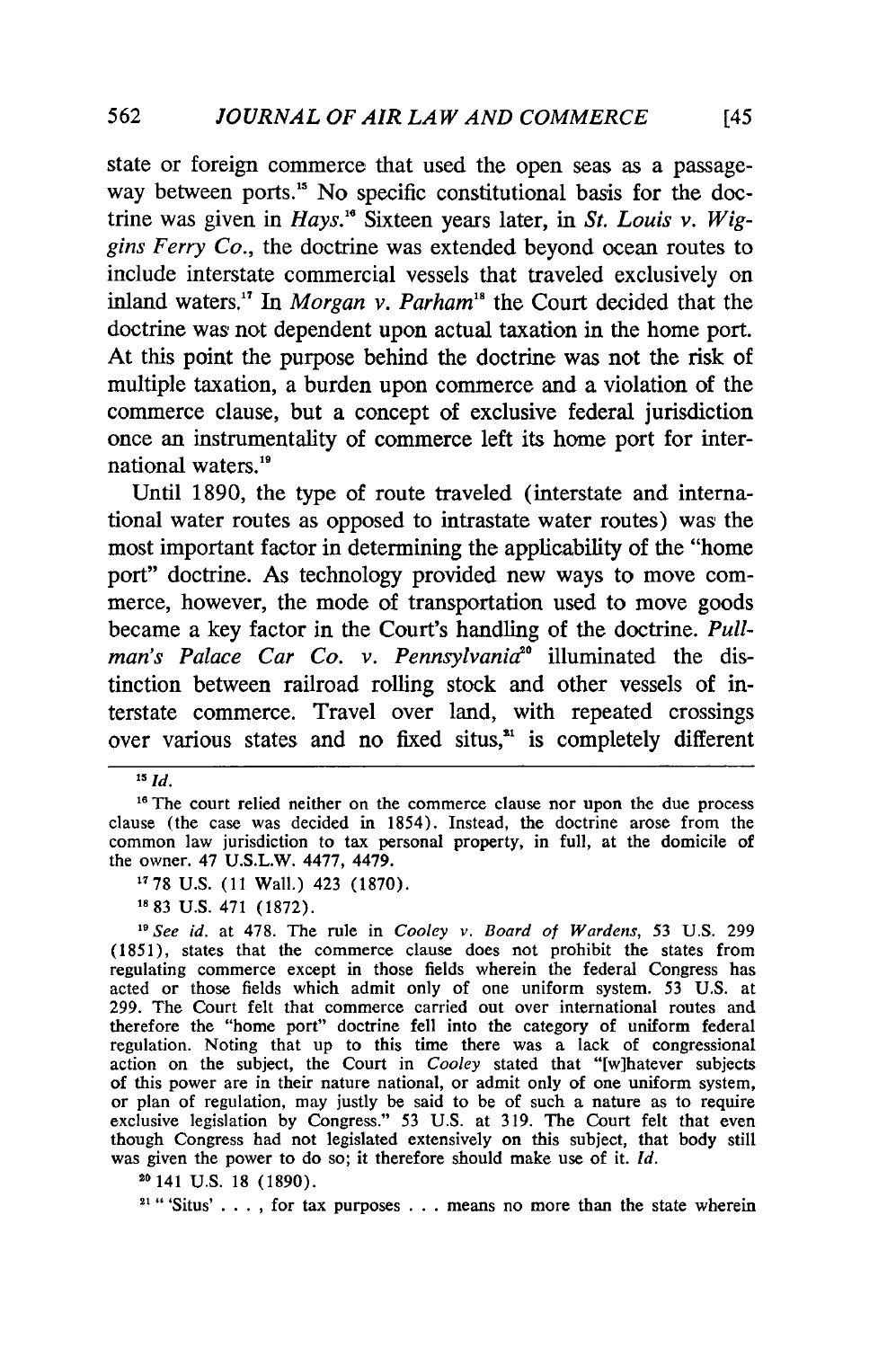than travel in ships that have a home port and touch other ports only temporarily as they proceed along their international routes. The Court stated that the practical differences between the two modes of transportation gave rise to different constitutional powers of state and federal governments, with international carriers via water being regulated by Congress since these waterways were routes of communication and commerce with other nations." It is at this point that the theory of taxation by "apportionment"<sup>22</sup> developed for the interstate railroads, but the "home port" doctrine remained intact and applied to all vessels using international and interstate water routes.<sup>24</sup>

In 1948, the Court further narrowed the applicability of the "home port" doctrine simultaneously with its growing acceptance of taxation by apportionment. In *Ott v. Mississippi Valley Barge* Line Co.<sup>25</sup> the Court extended a state's ability to tax interstate travel by including vessels traveling exclusively on inland water routes with the already taxed railroad cars, finding no difference between the two modes of transportation." The tax in issue was a Louisiana apportioned tax on tugs, barges, and other river vessels that were domiciled in another state."' The court removed applicability of the "home port" doctrine from interstate water routes, while explicitly declining to apply its holding to international water routes.<sup>28</sup> As the Court explained in *Ott,* the "home port" doctrine had been upheld previously because the question of apportionment had never been raised.<sup>29</sup> Even though *St. Louis* had been overruled, the "home

<sup>22</sup> 141 U.S. 18 (1890).

**<sup>23</sup>**The "apportionment" doctrine of taxation enables a jurisdiction through which an interstate carrier passes to levy some property tax on that carrier. Various formulae exist to ensure that the vehicle pays a tax that is apportioned among the taxing jurisdictions, theoretically never being taxed at more than full value. This avoids the possibility of multiple taxation and a per se commerce clause violation. *See* Union Refrigerator Transit Co. v. Kentucky, 199 U. S. 194 (1905); American Refrigerator Co. v. Hall, 174 U.S. 70 (1898).

**-** 141 U.S. 18 (1890). 336 U.S. 169 (1948).

- <sup>26</sup> *Id.* at 174.
- *2 <sup>7</sup> Id.* at 171-72 n.2.
- <sup>28</sup> See note 30 *infra*.
- **28 336** U.S. at 173.

the personal property is physically present must have a sufficient contact or relationship with the property in order to form in fairness a basis for taxing it." Cady v. Alexander Constr. Co., 12 Wis. 2d 236, 107 N.W.2d 267, 270 (1961). *See* Old Dominion S.S. Co. v. Virginia, 198 U.S. 299 (1905).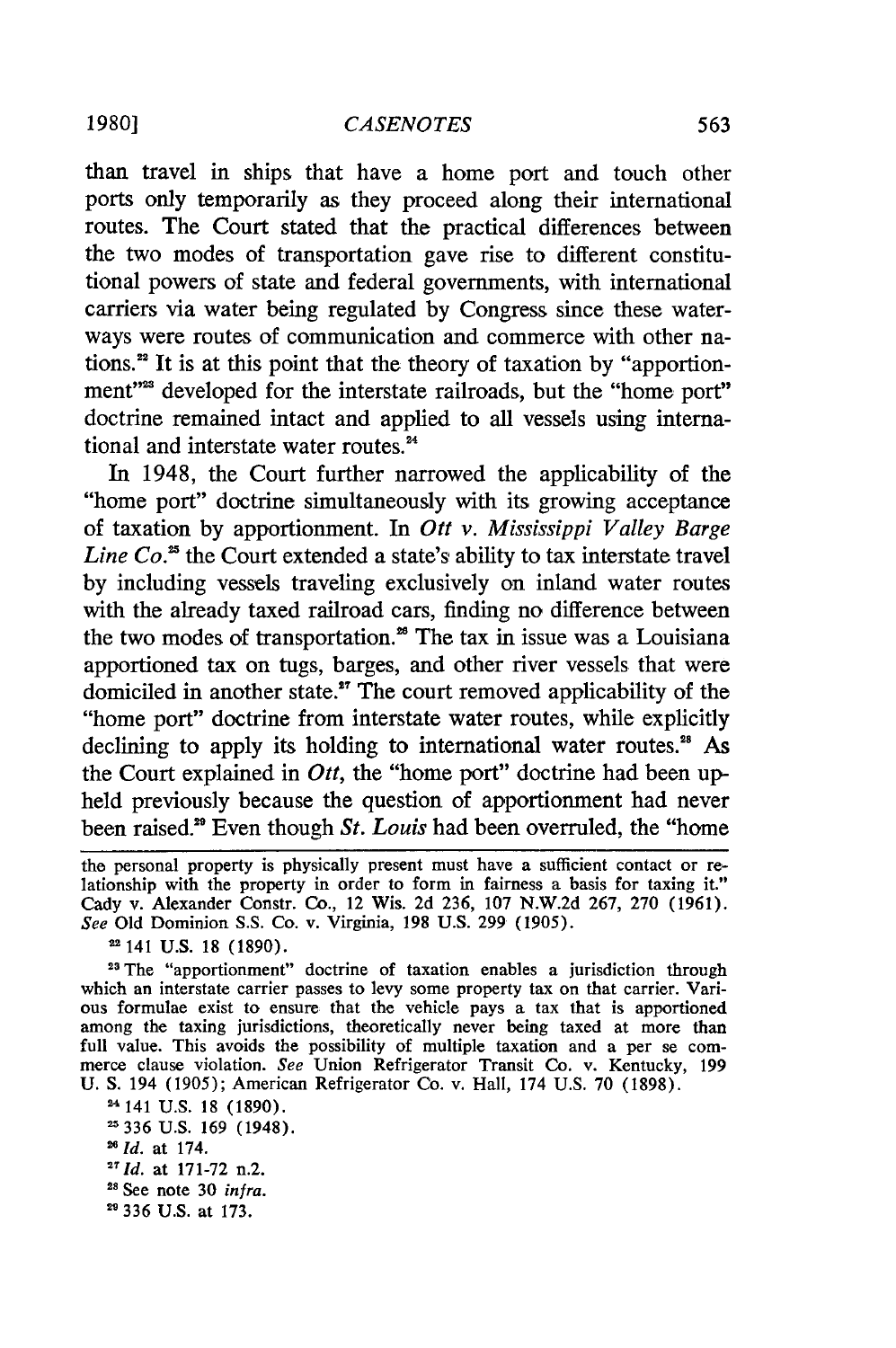port" doctrine was still alive **if** the vessel traveled on international waters.<sup>30</sup> Ott was the last time that the Supreme Court considered the "home port" doctrine prior to *Japan Line.*

## *B. The Commerce Clause and State Taxation*

Notwithstanding the contention that an international carrier should be taxed only at its home port, the question still remains whether a state via taxation has the power at all to regulate interstate or foreign commerce when the commerce clause on its face seems to delegate that power solely to the federal government. With *Complete Auto Transit, Inc. v. Brady*,<sup>31</sup> the Supreme Court had partially answered this question, allowing a state to tax interstate commerce provided that certain criteria were met.<sup>32</sup> Com*plete Auto* represents the culmination of a more practical and unified approach by the Supreme Court under the commerce clause to determine the validity of a state's power to regulate interstate commerce.<sup>38</sup> Examining the history behind *Complete Auto's* affirmation of the state power to regulate interstate commerce allows some insight as to whether a state enjoys the same power over foreign commerce.

Prior to the drafting of the commerce clause, the framers of the Constitution expressed the notion that interstate and foreign commerce should be immune from state taxation.<sup>34</sup> In *Gibbons v*. Ogden,<sup>35</sup> Justice Marshall defined the premise from which all commerce clause analysis was to proceed:

What is this power? It is the power to regulate; that is, to prescribe the rule by which commerce is to be governed. This power, like all others vested in Congress, is complete in itself, may be exercised to its utmost extent, and acknowledges no limitations other than are prescribed in the constitution **....** [T]he power of

**31430** U.S. 274 (1977).

**121** How. L.J. 661 (1978).

**145** 

**<sup>0</sup>** *Id.* at 173-74. In *Ott* the Court stated: "We do not reach the question of taxability of ocean carriage but confine our decision to transportation on inland waters." *Id.* Therefore, the major factor determining the applicability of the "home port" doctrine again became the vessel's choice of route.

*<sup>32</sup>Id.*

*<sup>3</sup> See generally* W. Hellerstein, *State Taxation of Interstate Business and the Supreme Court. 1974 Term: Standard Pressed Steel and Colonial Pipeline,* **62** VA. L. REV. 149 (1976).

**<sup>-22</sup>** U.S. (9 Wheat.) 1 (1824).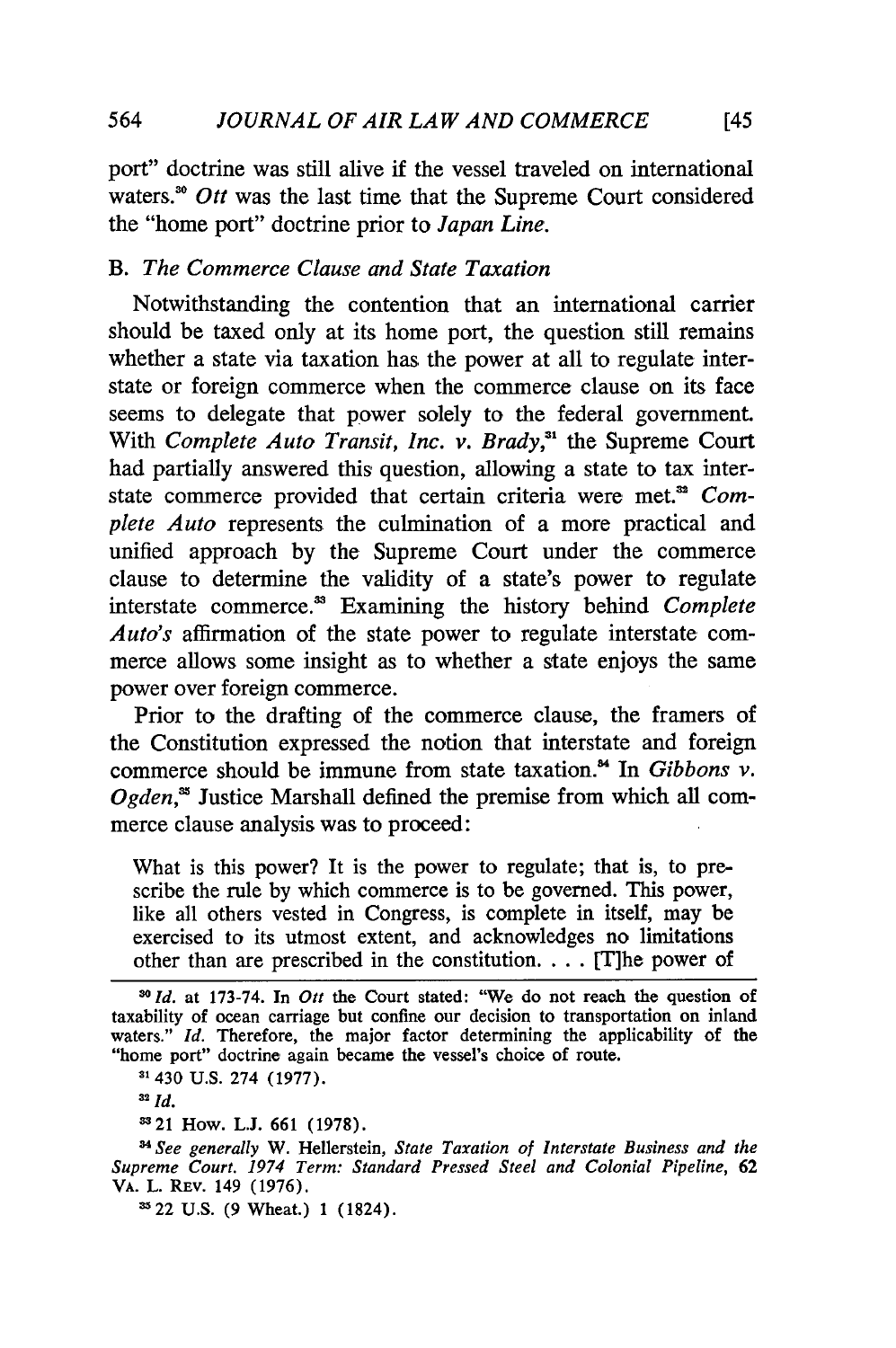Congress to regulate over commerce with foreign nations, and among the several States, is vested in Congress as absolutely as it would be in a single government, having in its constitution the same restrictions on the exercise of the power as are found in the constitution of the United States.'

The Supreme Court applied the principle that purely interstate commerce was immune from state taxation until 1938, when in *Western Live* Stock v. Bureau of Revenue"*'* the Court decided that the commerce clause was intended to forbid multiple taxation or discrimination against interstate commerce, thereby removing the blanket prohibition of state taxation of interstate commerce.<sup>38</sup> The Court said that, "It was not the purpose of the commerce clause to relieve those engaged in interstate commerce from their just share of state tax burden even though it increases the cost of doing the business."<sup>33</sup> The state tax was allowed for the additional reason that it did not involve a risk "of cumulative burdens not imposed on local commerce.""

The theory that a state tax should not create multiple tax burdens nor discrimination while otherwise allowing the state to tax interstate commerce was used by the Court to sustain several state taxes on some phase of interstate commerce.<sup>41</sup> In 1951, however, in Spector Motor Service, Inc. *v. O'Connor*,<sup>42</sup> a state tax on the privilege of doing business in the state was deemed unconstitutional per se even though the tax was non-discriminatory,

**4t** Virginia v. Imperial Coal Sales Co., **293** U.S. 15 (1938) (state ad valorem property taxes); Atlantic Lumber Co. v. Commissioner of Corpus & Taxation, 298 U.S. 553 (1936) (franchise taxes); Utah Power & Light Co. v. Pfost, 286 U.S. 165 (1932) (electrical generation excise tax); Hope Natural Gas Co. v. Hall, 274 U.S. 284 (1927) (gas production excise tax).

*<sup>&#</sup>x27;Id.* at 196-97.

**<sup>37</sup>**303 U.S. 250 (1938) (sales tax on the privilege of doing business in New Mexico).

<sup>&</sup>lt;sup>38</sup> *Id.* at 254.

**<sup>39</sup>***Id. <sup>40</sup> Id.* at 256. In Memphis Natural Gas Co. v. Stone, 335 U.S. 80, 87-88 (1948), the Court upheld a Mississippi excise tax on the "privilege of exercising corporate functions within the State" because the tax was not discriminatory, the amount of the tax was reasonable, the tax was properly apportioned, and there was no possibility of multiple taxation. Justice Reed drew a distinction between a tax on "the privilege of exercising corporate functions within the State" and a tax on "the privilege of doing interstate business," the latter being unconstitutional under the commerce clause.

 $42$  340 U.S. 602 (1951).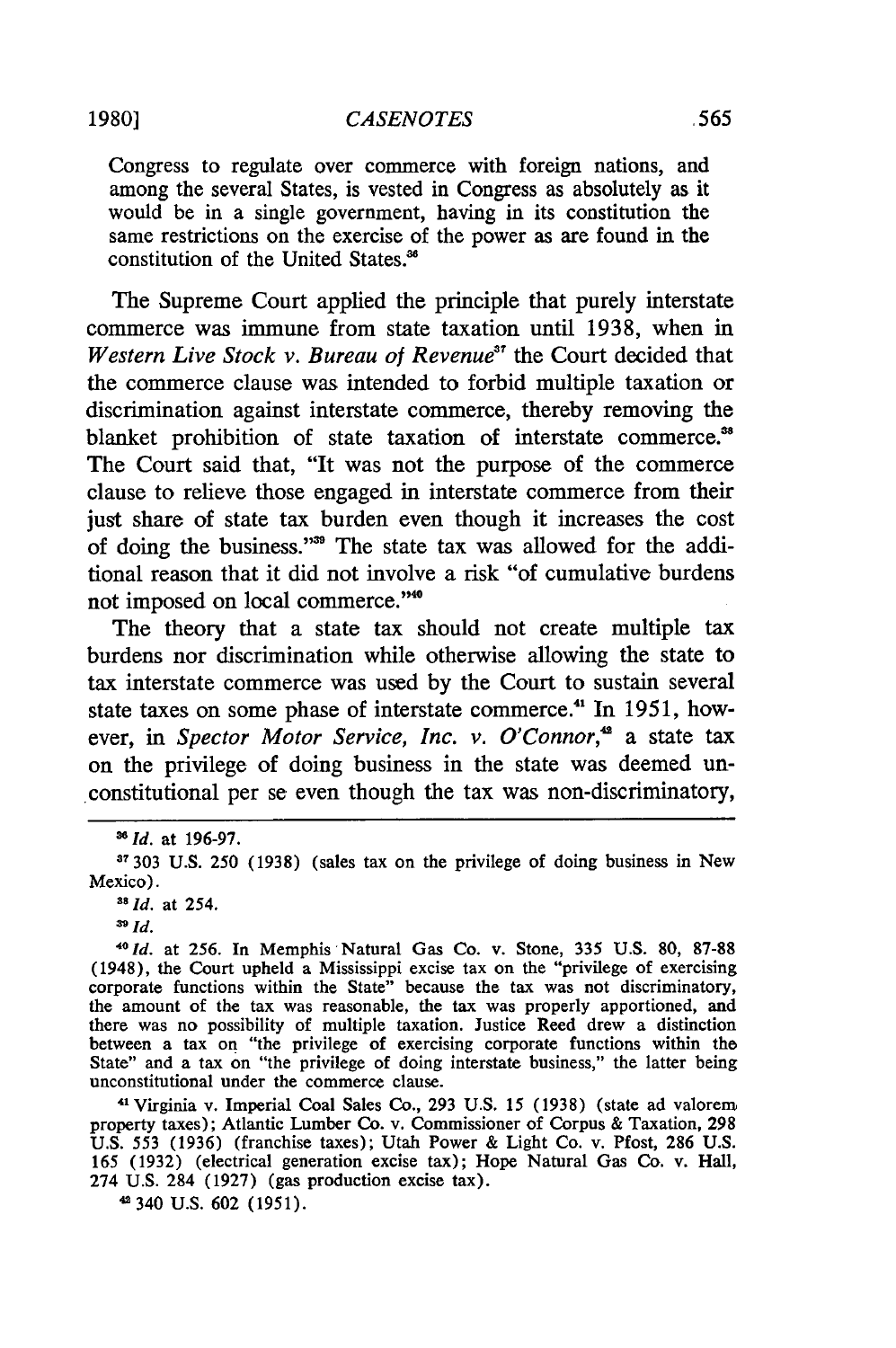fairly apportioned and did not result in multiple burdens on the taxpayer. The major objection to the tax was that "[the states] delegated to the United States the exclusive power to tax the privilege to engage in interstate commerce when they gave Congress the power '[to] regulate Commerce with foreign Nations, and among the several States **. . .' ""** As Justice Frankfurter stated in *Freeman v. Hewit,* "What makes the tax invalid is the fact that there is interference by a state with the freedom of interstate commerce."<sup>44</sup> It was felt that interstate commerce had a "free trade" immunity from state taxation.<sup>45</sup>

*Complete Auto* reversed *Spector.* In question was a Mississippi tax on the "privilege of engaging or continuing in business or doing business within this state...." **The appellant auto company** maintained that its business within Mississippi<sup>47</sup> was an integral part of interstate commerce, and this tax on the privilege of doing business was, per se unconstitutional under *Spector."* The Court in *Complete Auto,* however, said that even a tax on the privilege of doing business would be sustained against a commerce clause challenge as long as the activity taxed had a sufficient nexus with the state, and the tax itself did not discriminate against interstate commerce, was fairly apportioned, and related to services provided by the state." The Court in *Complete Auto* reexamined all the prior doctrines regarding a state's power to tax interstate commerce and enunciated a basis for constitutional analysis under the commerce clause of a state tax on interstate commerce. Interstate commerce was protected without creating a blanket prohibition against taxation by a separate state.

566

**<sup>48</sup>**430 U.S. at 277-78. *See* Spector Motor Serv., Inc. v. O'Connor, 340 U.S. 602 (1951).

**-** 430 **U.S.** 274 **(1977).**

<sup>43</sup>*Id.* at 608.

**<sup>-</sup>** 329 U.S. 249, 256-57 (1946).

<sup>-430</sup> U.S. 274, 278 (1977).

<sup>&</sup>quot;Complete Auto Transit, Inc. v. Brady, 430 U.S. 274, 275 **(1977),** *quoting* from Miss. CoDE **ANN.** *§* 27-65-13 (1972). The tax was measured by the gross receipts from the business.

<sup>47</sup> The company's trucks were in Mississippi for an average time of 48 hours. 430 U.S. at 279.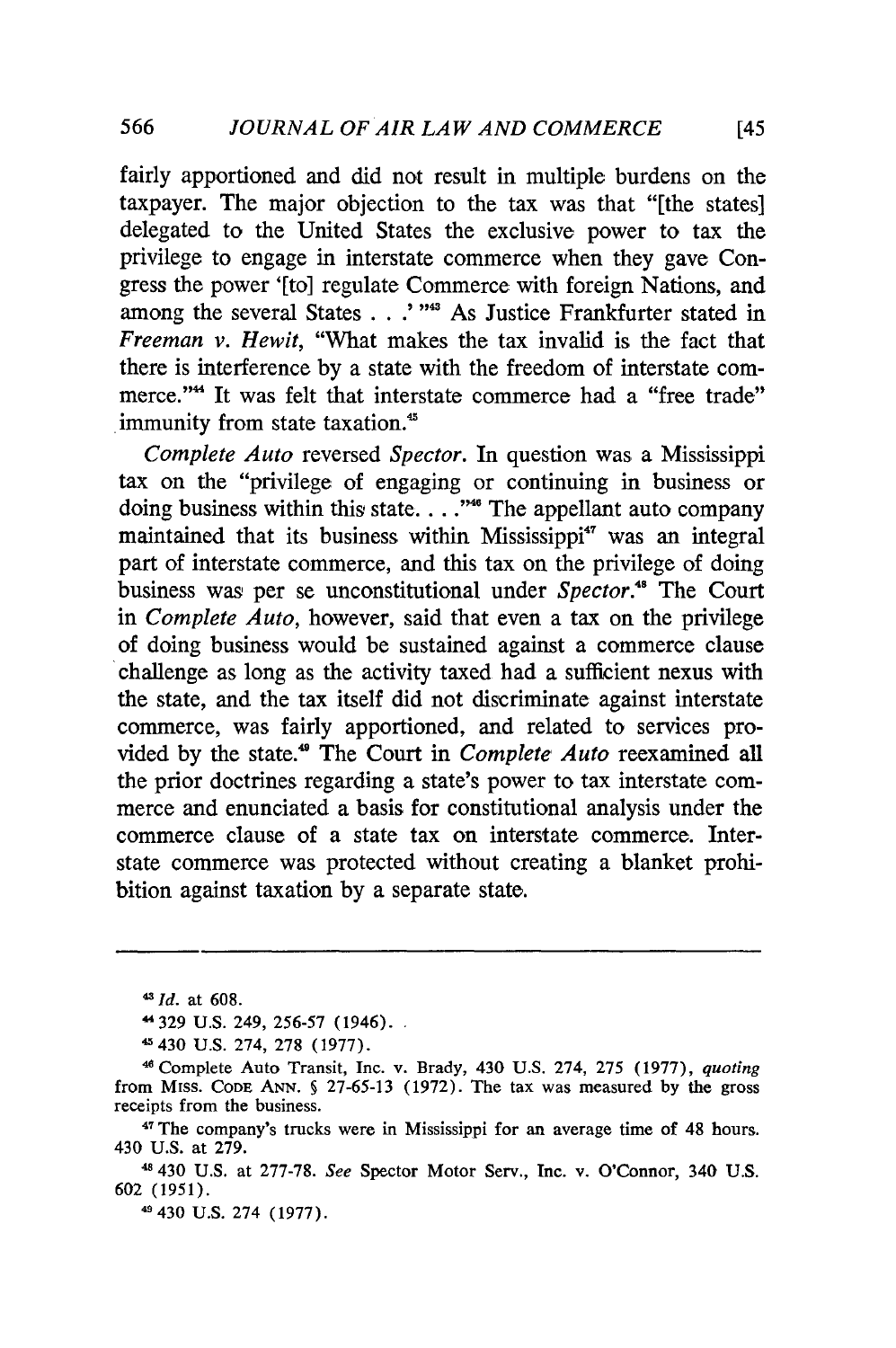### II. JAPAN LINE, LTD. V. COUNTY OF LOS ANGELES<sup>50</sup>

The Supreme Court in *Japan Line* was faced with the problem of deciding whether a state unilaterally could secure tax revenue from an exclusively foreign carrier, when the Constitution on its face vests the power to govern foreign commerce solely with the federal government. This problem had never been posed directly to the Court before, and the parties' arguments reflected two rational lines of thought having historically strong legal backgrounds. There was little certainty as to exactly which path the Court would follow.

The shipping companies claimed that even though the "home port" doctrine had been somewhat eroded over the years, it still remained applicable when the taxed property was foreign-owned, foreign-domiciled, and operated exclusively over international routes. The county, however, maintained that the "home port" doctrine had been abandoned," and since apportioned taxation **by** states of interstate carriers had been affirmed **by** the United States Supreme Court, foreign instrumentalities could also be taxed using a non-discriminatory apportionment scheme.

Justice Blackmun in *Japan Line* chose not to follow exactly the courses offered in either the taxpayers' or the county's argument. Recognizing that the "home port" doctrine had no constitutional basis, and that the doctrine itself had lost its efficacy in the light of the Supreme Court cases which had been abandoning it, to reaffirm the questionable doctrine as a rule of law would be theoretically unsound. Following the "home port" doctrine as stated in *Hays,"* logically, would bar any taxation **by** a nondomiciliary state of a carrier that was using that state's services, allowing only the home port state to tax the carrier. It would not matter if the carrier were domestically or foreign-owned or engaged in domestic or international commerce." Blackmun specifically limits the *Japan Line* holding to "instrumentalities of commerce that are owned, based, or registered abroad and that are

<sup>-</sup> 47 U.S.L.W. 4477 (U.S. April 30, 1979) (No. **77-1378).**

<sup>5</sup> See text accompanying note **18** supra.

<sup>&#</sup>x27;58 U.S. (17 How.) 596 (1854).

<sup>5347</sup> U.S.L.W. at 4479.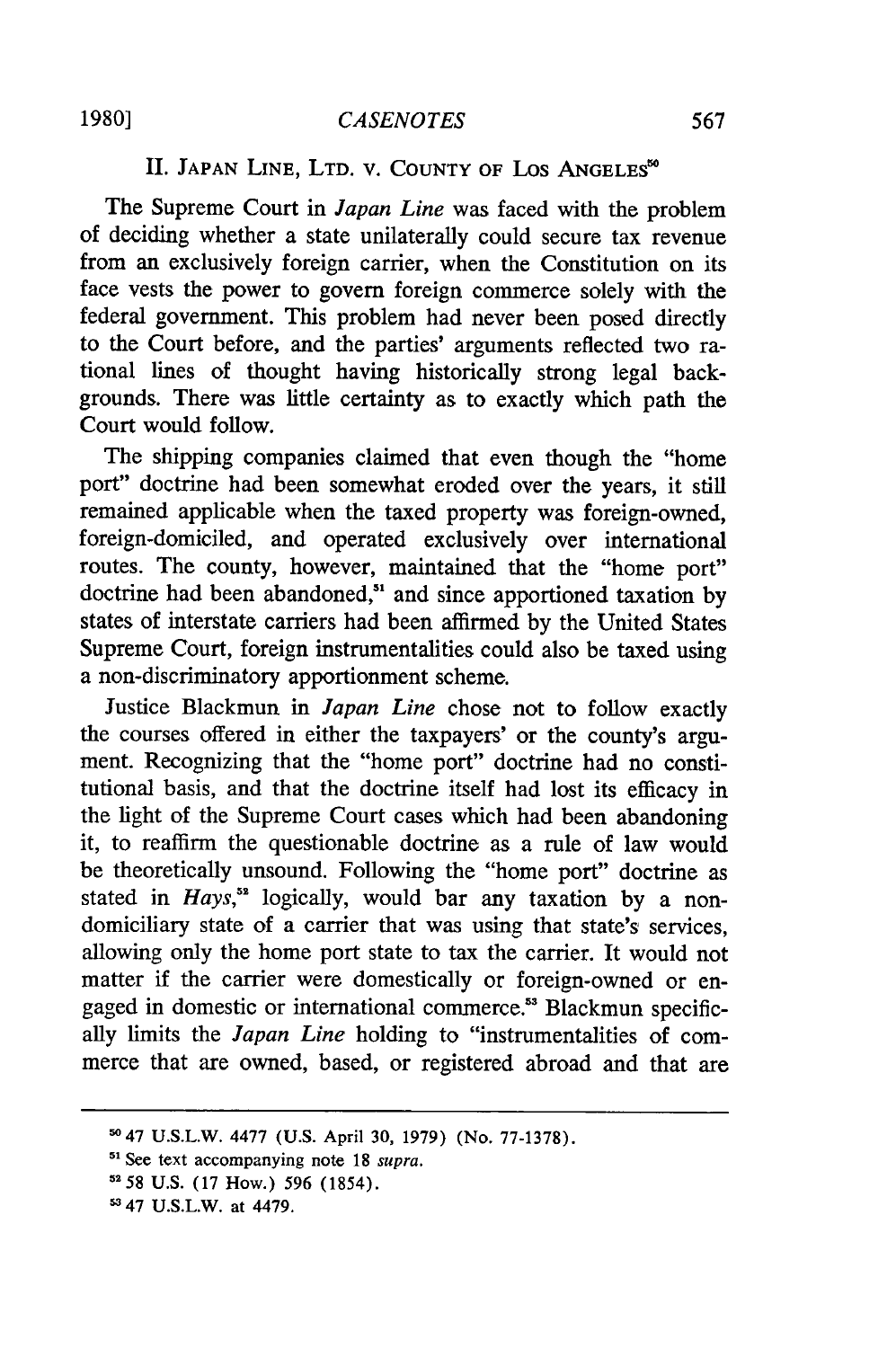used exclusively in international commerce,"<sup>54</sup> and summarily rejects the "home port" doctrine.<sup>55</sup>

The Court also rejected the contention that the California statute, since it met the four-fold *Complete Auto* test, should be upheld as constitutional.<sup>56</sup> The problem was that the taxed containers were not involved in purely interstate commerce, but were instrumentalities of foreign commerce. Since Congress' power to "regulate Commerce with foreign nations"<sup>37</sup> was the issue presented here, something more was required in the Court's estimation than the four-fold test for state taxation of interstate commerce presented in *Complete Auto.* The Court felt that the real and great risk of multiple taxation coupled with the necessity that the United States regulate foreign trade in a uniform manner was an important consideration when evaluating a state's power to tax foreign commerce.

It has long been held that multiple taxation of an instrumentality of interstate commerce may violate the commerce clause.<sup>58</sup> By not allowing the instrumentality to be subjected to a tax beyond its full value, and apportioning the tax among the various jurisdictions in a fair manner so as to not go above this full value, the risk of multiple taxation and any commerce clause objection on this point theoretically would have been eliminated." The

47 U.S.L.W. at 4480.

*"Id.*

*"Id.*

**"' U.S. CONST.** art **I, 5 8,** cl. **3.**

<sup>58</sup> Note this language in footnote 17 of *Japan Line*: "Because California's tax in this case creates multiple taxation in fact, we have no occasion here to decide under what circumstances the mere risk of multiple taxation would invalidate a state tax, or whether the risk would be evaluated differently in foreign, as opposed to interstate commerce." 47 **U.S.L.W.** at 4482 n.17. *See* Evco v. Jones, 409 **U.S. 91 (1972);** Central **R.R.** v. Pennsylvania, **370 U.S. 607 (1962);** Standard Oil Co. v. Peck, 342 **U.S. 382 (1952);** Ott v. Mississippi Valley Barge Line Co., **336 U.S. 169** (1948); **J.D.** Adams **Mfg.** Co. v. Storen, 304 **U.S.** 304 **(1938).**

<sup>59</sup> "The rule which permits taxation by two or more states on an apportion-

568

<sup>&</sup>lt;sup>54</sup> The Court in *Japan Line* states:

There is no need in this case to decide currently the broad proposition and whether mere use of international routes is enough, under the 'home port doctrine' to render an instrumentality immune from tax in a nondomiciliary State. . **.** .Accordingly, we do not reach questions as to the taxability of foreign-owned instrumentalities engaged in interstate commerce, or of domestically-owned instrumentalities engaged in foreign commerce.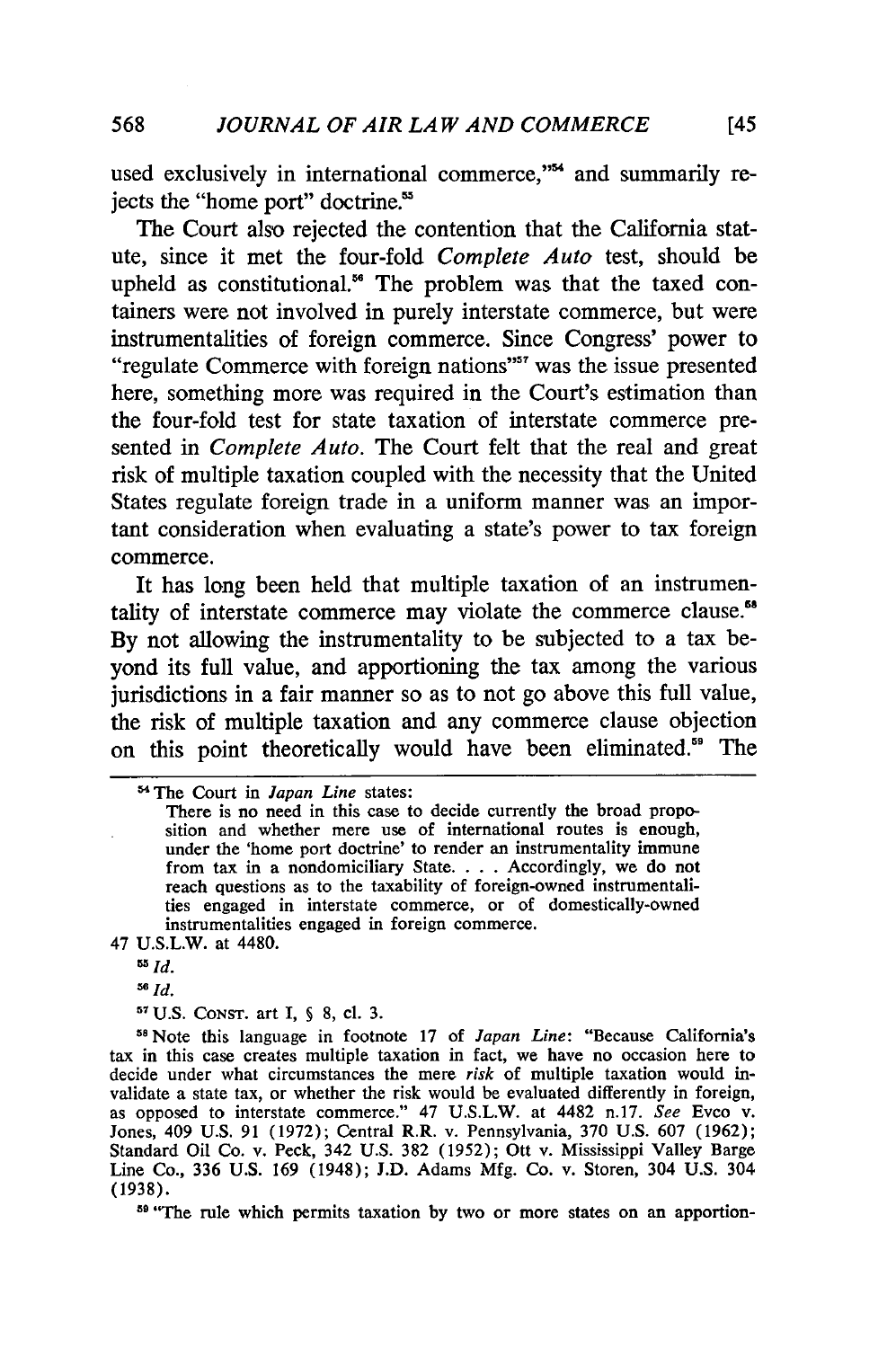#### 1980] *CASENOTES*

problems of multiple taxation can be avoided when the apportionment formulae can be enforced; this power of enforcement exists between taxing entities who must answer to the courts of the United States.<sup>6</sup> Such enforcement of apportionment cannot be guaranteed, however, when a foreign government is one of the parties levying a tax; these nations have by right and custom the power to tax carriers within their jurisdiction at full value." Even the United States Supreme Court cannot ensure apportionment of taxation at not exceeding full value between the various taxing entities within the United States and its foreign trading partners.<sup>62</sup> No judicial mechanism exists that has this power. Even though a tax may be apportioned fairly to allow for services rendered by a state to a taxpayer who has established his presence there within that jurisdiction, a foreign taxpayer suffers the risk of multiple taxation between its foreign domicile and the state in which it does business, a burden the Court is clearly powerless to deal with, and one which is clearly repugnant to the commerce clause.<sup>68</sup>

Uniformity in federal policy is essential when dealing with foreign commerce,<sup>\*\*</sup> a uniformity that can be achieved only by vesting the power to regulate foreign commerce exclusively with the federal government. $<sup>8</sup>$  As the Court points out, this desire for</sup>

**60336** U.S. 169 (1948).

**61** Scandinavian Airlines Sys., Inc. v. County of Los Angeles, 56 Cal. **3d 11,** 17, 17 n.3, 363 P.2d 25, 28, 28 n.3, 14 Cal. Rptr. 25, 28, 28 n.3, *cert. denied,* 368 U.S. 899 (1961). Foreign aircraft engaged in international commerce are subject to taxation in their country of origin, and this taxation is on an unapportioned basis.

<sup>62</sup>47 U.S.L.W. at 4481.

 $^{63}$  *Id.* 

<sup>64</sup> *Id.* "In international relations and with respect to foreign intercourse and trade the people of the United States act through a single government with unified and adequate national power." Board of Trustees v. United States, 289 U.S. 48, 59 (1933).

<sup>65</sup> The Court notes at this point that even though the federal government draws its power to regulate commerce with other nations and between the States from the same phrase within the commerce clause, the federal government is given more latitude in regulating foreign commerce. "Laws which concern<br>the exterior relations of the United States with other nations and governments<br>are general in their nature, and should proceed exclusively fro authority of the nation." Bowman v. Chicago & Northwestern Ry., 125 U.S. 465, 482 (1888). Power of Congress over foreign commerce is "exclusive and abso-

ment basis precludes taxation of all of the property by the state of the domicile ... otherwise there would be multiple taxation of interstate operation." Standard Oil Co. v. Peck, 342 U.S. 382, 384-85 (1952).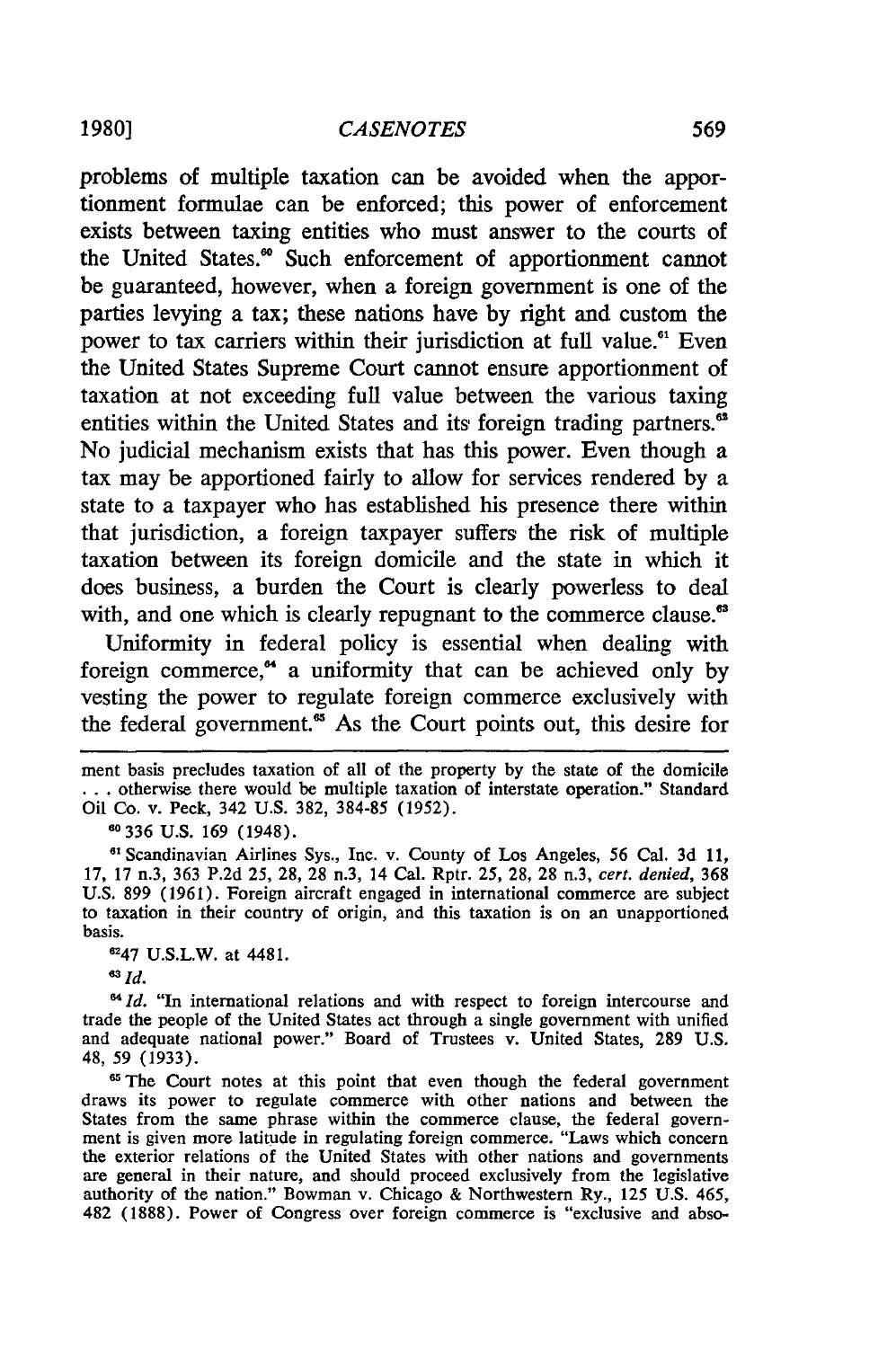570

uniformity has been evidenced **by** international agreements," and consistently distinguishes ocean-going traffic and aviation from other methods of interstate commerce." The California tax would defeat this federal uniformity in a variety of ways which the Court feels are real and probable hazards that must be avoided. For instance, there are few methods to avoid disputes over apportionment formulae between a foreign government and a state which has levied an apportioned tax on a foreign carrier." Retaliation against American-owned international carriers doing business with foreign governments is a very real threat, one that would be avoided **by** invalidating the tax." In addition, the Court notes that the **Cali-**

<sup>66</sup> As one commentator has stated: "The Customs Convention on Containers, signed by both Japan and the United States, is an attempt to streamline handling procedures for the shipping containers in an effort to promote its more efficient use." Simon, *The Law of Shipping Containers,* 5 J. MAR. L. & COM. 507 (1974).

<sup>67</sup> "Vehicles of commerce by water being instruments of intercommunication with other nations, the regulation of them is assumed by the national legislature." Pullman's Palace Car Co. v. Pennsylvania, 141 U.S. 18, 24 (1841) *(quoting* Railroad Co. v. Maryland, 88 U.S. (21 Wall.) 456, 470 (1874)).

<sup>68</sup> There is a strong risk of multiple taxation that would result from overlapping formulae for appointment. *See generally* Note, *Developments in the Law-- Federal Limitations on State Taxation of Interstate Business,* **75** HARV. L. REV. 953 (1962).

**<sup>09</sup>**In its brief, Appellant argues that:

On February **17,** 1978, representatives of the Government of Japan conferred with the United States Department of State **... to** express concern over the imposition **by** California of property taxes upon the containers of the Taxpayer. An *aide memoire* confirming such concern was delivered **by** the Government of Japan to the State Department on March **27, 1978.**

In addition, the governments of Denmark, France, Finland, the United Kingdom, Germany, Norway and the Netherlands jointly communicated with the Department of State that "they shared the concern expressed **by** the Government of Japan regarding the imposition of personal property tax upon foreign owned containers" and that this act was viewed "with considerable apprehension." This apprehension **by** foreign governments was not only directed at the property tax on containers, but also at the proposed personal property tax upon aircraft owned **by** foreign persons and used exclusively in foreign commerce. A letter filed **by** the Government of Mexico with the Department of State on June 15, **1978,** related extreme protest over the proposed aircraft tax, citing that the United States' treaty obligations would be contravened because Article 24 of the Convention on International Civil Aviation, I.C.A.O. **Doc.** 8632-C/968, allows foreign aircraft to enter the country temporarily free of duty. Canada, Denmark, France, Germany, Japan, the Netherlands, New Zealand, Norway, Sweden and

lute." Butterfield v. Stranahan, 192 U.S. 470, 492-93 (1904); regulation "must of necessity be national in its character" when it affects "a subject which concerns our international relations, in regard to which foreign nations ought to be considered and their rights respected." Henderson v. Mayor of New York, 92 U.S. 259, 273 (1875).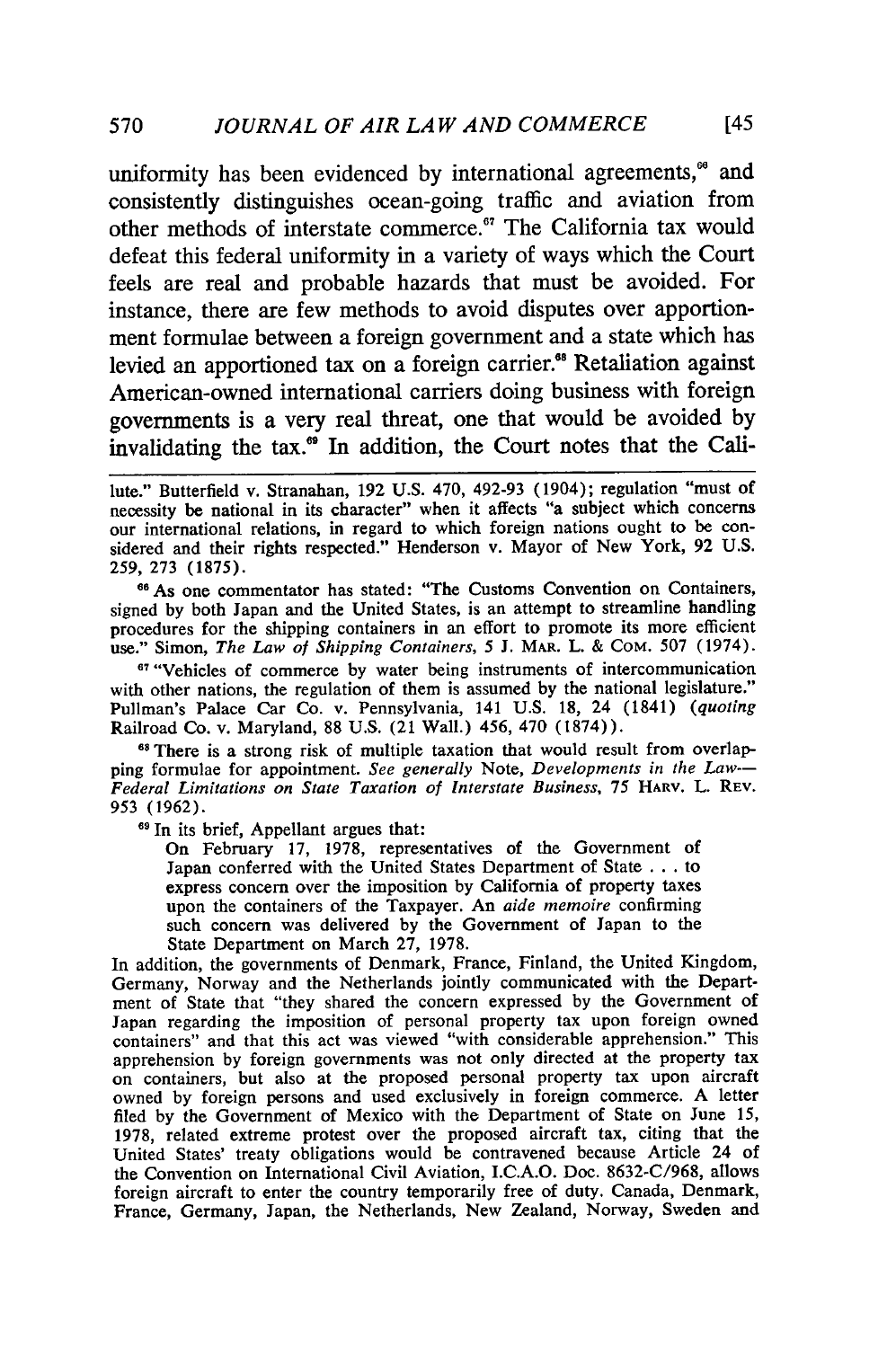fornia tax would thwart efforts by the governments of the United States, Japan, and its other trading partners to handle containers specifically in a uniform manner.<sup>70</sup> The Court eventually states that when other states follow California's example, the foreign instrumentalities will be subject to varying degrees of taxation depending on which port they enter.<sup>71</sup> This would destroy any possibility of uniformity, preventing the federal government from "speaking with one voice."

The Court's interpretation of the commerce clause and its application to instrumentalities of foreign commerce is consistent with recent precedent set for evaluating state and local regulations. As set out in *Michelin Tire Corp. v. Wages*<sup>72</sup> and *Department of Revenue v. Association of Washington Stevedoring Cos.,"* the validity of state or local regulation must be considered within the context of the purposes sought to be achieved through the commerce clause:

The Framers of the Constitution thus sought to alleviate three main concerns **....** The Federal Government must speak with one voice when regulating commercial relations, and tariffs, which might affect foreign relations, could not be implemented by the States consistently with that exclusive power; import revenues were to be the major source of revenue of the Federal Government and harmony among the States might be disturbed unless seaboard States, with their crucial ports of entry, were prohibited from levying taxes on citizens of another State by taxing goods merely flowing through their ports to the other States not situated as favorably geographically.'

the United Kingdom, all parties to the Convention, filed similar letters. Specifically threatened is the agreed-upon notion of "reciprocal exemption from duties" for temporarily entering another country party to the convention. Brief for Appellant at 10-11, Japan Line, Ltd. v. County of Los Angeles, 47 U.S.L.W. 4477 (U.S. April 30, 1979) (No. 77-1378).

<sup>70</sup> The Customs Convention on Containers allows any shipping container temporarily imported from a foreign country to be admitted into all signing countries free of all duties and taxes whatsoever chargeable **by** reason of importation. 47 **U.S.L.W.** 4477, 4482 **(U.S.** April **30, 1979)** (No. **77-1378).**

**'1** *Id.*

423 **U.S. 276 (1976).**

<sup>73</sup> 435 U.S. 734 (1978).<br><sup>74</sup> Although 62.4% of passengers between the United States and foreign countries are **U.S.** citizens, domestic airlines enjoyed only **51.8%** of the market in **1960** (compared with **74.7%** of the market in **1950).** It is claimed that "[o]ne foreign airline operating from the **U.S.** west coast to Europe **....** diverts more than **\$3,000,000** annually from **U.S.** transcontinental airlines-an amount greater

**1980]**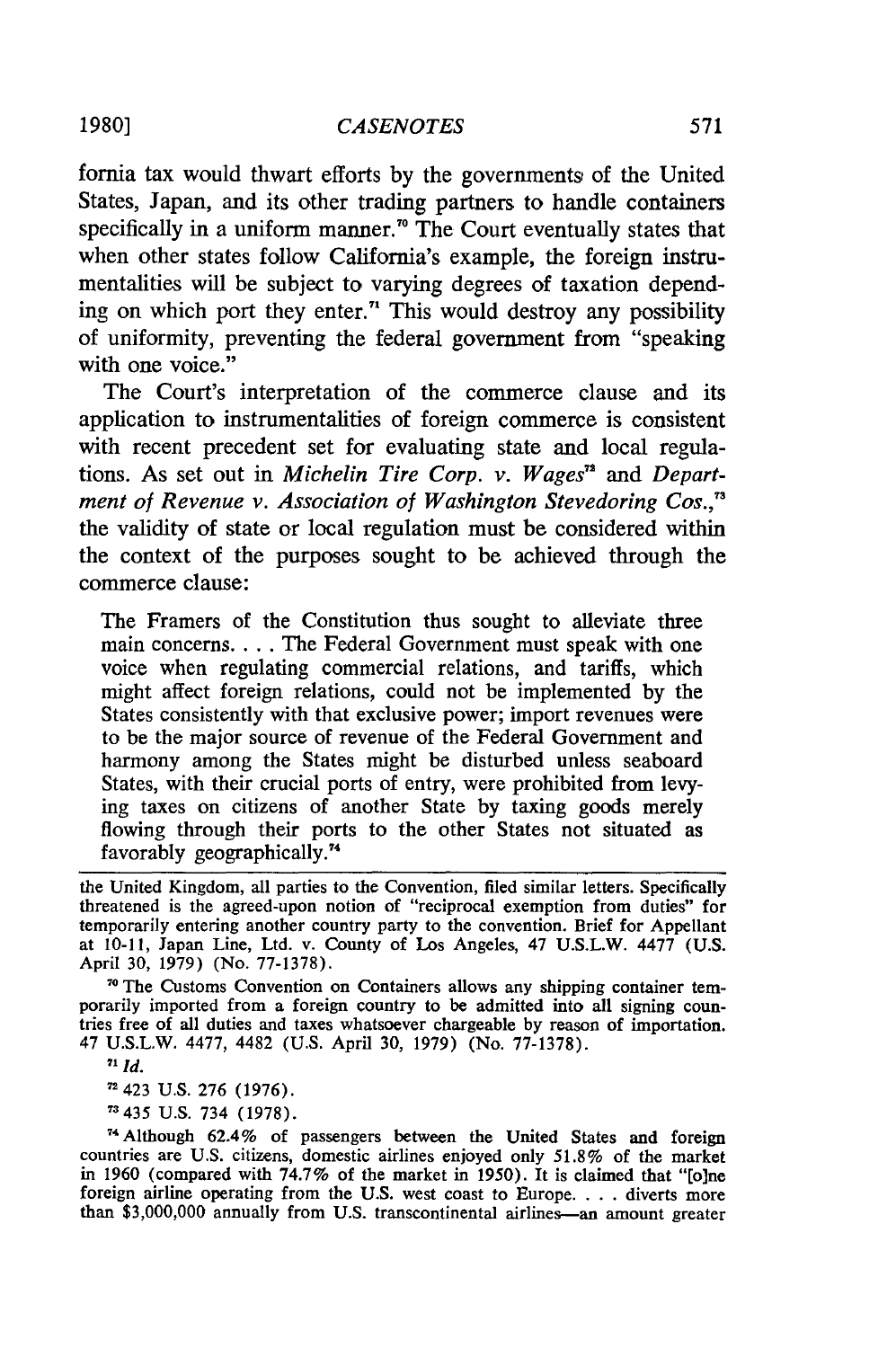572

*As Japan Line* states, the commerce clause's purpose was to eliminate the possibility of multiple taxation and ensure uniformity in the regulation of commerce. Even if these concerns do not arise in the interstate context, they certainly do when the California tax is applied to foreign commerce.

#### **III. CONCLUSION**

In *Japan Line, Ltd. v. County of Los Angeles* the United States Supreme Court addressed the issue of whether or not a state has the right to levy a property tax unilaterally on an instrumentality of foreign commerce, and it found the basis for denying this power in the commerce clause. In finding a constitutional basis for denying this power, the Court put an outer limit on the ability of a state to tax on an "apportionment" and "nondiscriminatory" theory of taxation. The foreign owners of ships or airplanes that travel international routes exclusively and which are taxed in their foreign domicile have a defensible position against multiple taxation by states, no longer having to rely on the "home port" doctrine. Most importantly, the federal government can act in determining foreign commercial policy in a uniform manner without the threat of a state unilaterally intervening. The various trade agreements entered into by the United States with its trading partners have been strengthened since neither party need fear encroachment from a state taxing authority.

*Japan Line* does nothing to weaken the *Complete Auto* analysis for state taxation; it simply sets out a second test, the major criterion being what type of commerce a state is attempting to *tax. Complete Auto* refers to a state's power to tax *interstate* commerce, while *Japan Line* expands the test to include secured uniformity and elimination of the risk of multiple taxation when the subject is the state's power to tax *foreign* commerce. The type of tax levied could be a major criterion, but neither *Complete Auto* nor *Japan Line* indicated that it is. At issue in *Complete Auto* was a use and sales tax on the "privilege of doing business," while California in *Japan Line* was levying an ad valorem property tax. However, the Court indicates that if the California property

than the entire net profit of the domestic trunklines in 1960." Av. WEEK **& SPACE TECH.,** May 1, 1961, at 69-70.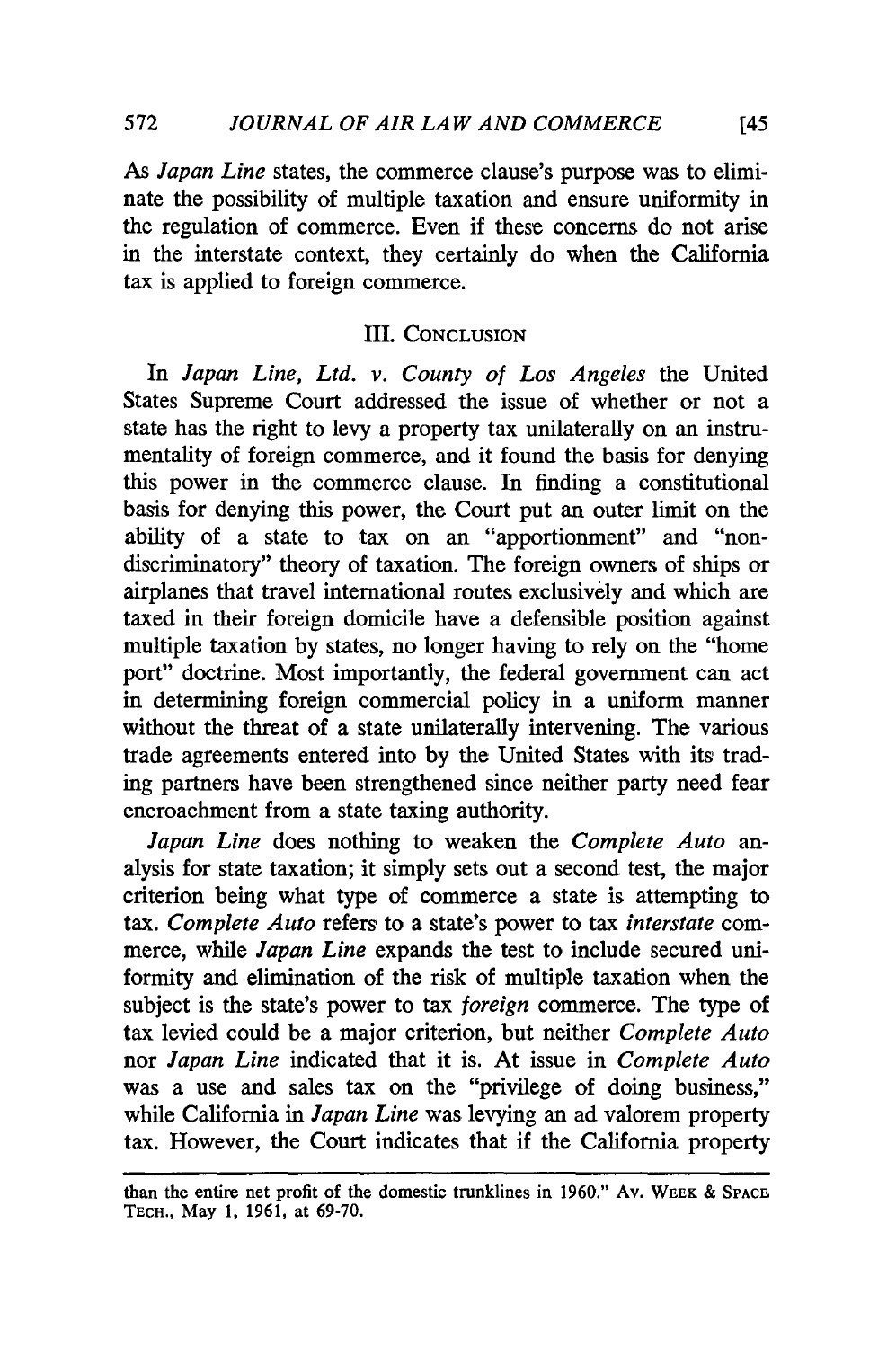tax had been tested in the interstate commerce area rather than the foreign commerce area, the statute would have been held constitutional. It is what is being taxed that is in issue, not the type of tax, property, use, sales, income, or otherwise.

An important question still remains, however, in regards to a state's participation in international commerce. The foreign instrumentalities do partake of services from the state, be it at the airport or dock, and the states must be paid for these services in some manner.<sup>78</sup> Domestic carriers pay their own way.<sup>76</sup> Since *Japan Line*, a state's only recourse is to the United States government for reimbursement. The constitutional demands of the commerce clause have been elevated over the necessity of a state obtaining revenue for services rendered to a foreign commercial carrier; the Court has created an area of tax immunity for foreign carriers that *Complete Auto* denied to interstate carriers. It seems unfair to a domestic carrier that it must pay for the services it uses, while the foreign carrier does not; *Japan Line* necessarily puts Congress in the position of removing this seeming burden on domestic commerce.

*Robert B. Luther*

**7'** Brief for Appellant at **8,** Japan Line, Ltd. v. County of Los Angeles, 47 U.S.L.W. 4477 (U.S. April 30, 1979) (No. 77-1378). *76 Id.* at 9.

**1980]**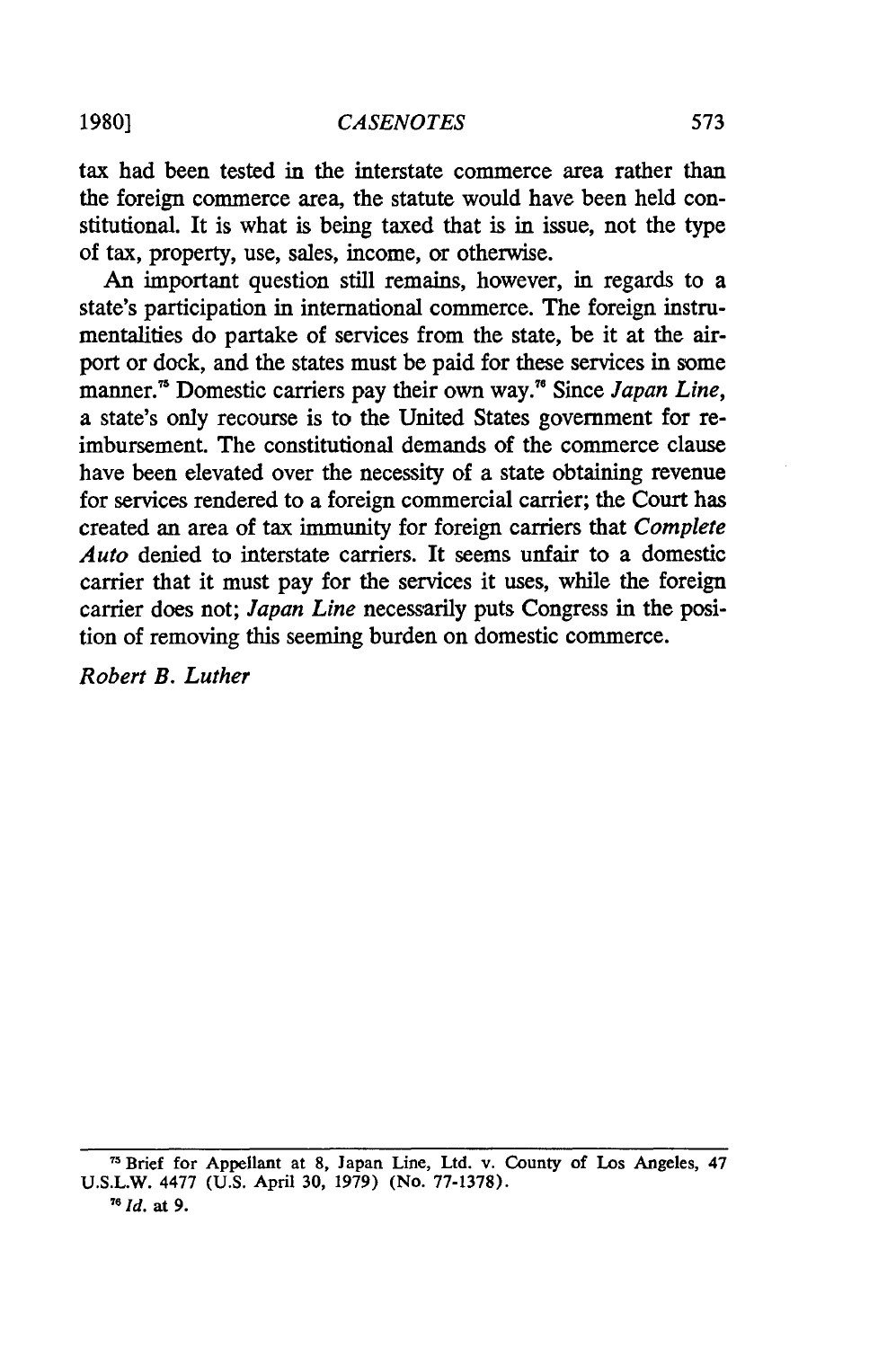$\label{eq:2.1} \frac{1}{\sqrt{2}}\left(\frac{1}{\sqrt{2}}\right)^{2} \left(\frac{1}{\sqrt{2}}\right)^{2} \left(\frac{1}{\sqrt{2}}\right)^{2} \left(\frac{1}{\sqrt{2}}\right)^{2} \left(\frac{1}{\sqrt{2}}\right)^{2} \left(\frac{1}{\sqrt{2}}\right)^{2} \left(\frac{1}{\sqrt{2}}\right)^{2} \left(\frac{1}{\sqrt{2}}\right)^{2} \left(\frac{1}{\sqrt{2}}\right)^{2} \left(\frac{1}{\sqrt{2}}\right)^{2} \left(\frac{1}{\sqrt{2}}\right)^{2} \left(\$ 

 $\label{eq:2.1} \frac{1}{\sqrt{2}}\int_{\mathbb{R}^3}\frac{1}{\sqrt{2}}\left(\frac{1}{\sqrt{2}}\right)^2\frac{1}{\sqrt{2}}\left(\frac{1}{\sqrt{2}}\right)^2\frac{1}{\sqrt{2}}\left(\frac{1}{\sqrt{2}}\right)^2.$